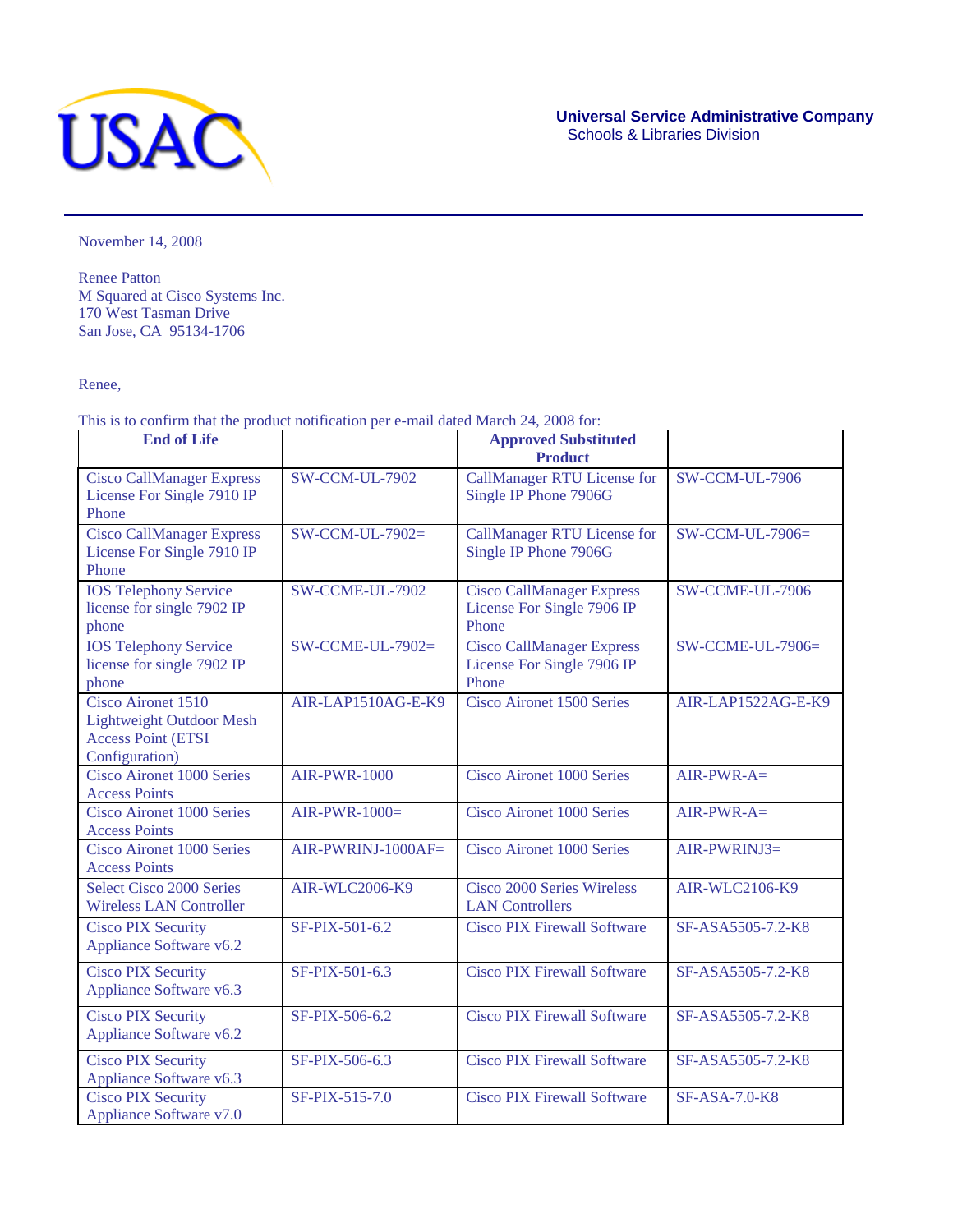| <b>Cisco PIX Security</b>                                                                                                       | SF-PIX-515-7.1        | <b>Cisco PIX Firewall Software</b>                   | <b>SF-ASA-7.2-K8</b>  |
|---------------------------------------------------------------------------------------------------------------------------------|-----------------------|------------------------------------------------------|-----------------------|
| Appliance Software v7.1                                                                                                         |                       |                                                      |                       |
| <b>Cisco PIX Security</b><br><b>Appliance Software v7.2</b>                                                                     | SF-PIX-515-7.2        | <b>Cisco PIX Firewall Software</b>                   | <b>SF-ASA-7.2-K8</b>  |
| <b>Cisco PIX Security</b><br>Appliance Software v6.2                                                                            | $SF-PIX-6.2$          | <b>Cisco PIX Firewall Software</b>                   | <b>SF-ASA-7.0-K8</b>  |
| <b>Cisco PIX Security</b><br>Appliance Software v6.2                                                                            | SF-PIX-6.2-EAL4       | <b>Cisco PIX Firewall Software</b>                   | <b>SF-ASA-7.0-K8</b>  |
| <b>Cisco PIX Security</b><br>Appliance Software v6.3                                                                            | $SF-PIX-6.3$          | <b>Cisco PIX Firewall Software</b>                   | <b>SF-ASA-7.0-K8</b>  |
| <b>Cisco PIX Security</b><br>Appliance Software v7.0                                                                            | <b>SF-PIX-7.0</b>     | <b>Cisco PIX Firewall Software</b>                   | <b>SF-ASA-7.0-K8</b>  |
| <b>Cisco PIX Security</b><br>Appliance Software v7.0                                                                            | <b>SF-PIX-7.0</b>     | <b>Cisco PIX Firewall Software</b>                   | <b>SF-ASA-7.2-K8</b>  |
| <b>Cisco PIX Security</b><br>Appliance Software v7.1                                                                            | $SF-PIX-7.1$          | <b>Cisco PIX Firewall Software</b>                   | <b>SF-ASA-7.2-K8</b>  |
| <b>Cisco PIX Security</b><br><b>Appliance Software v7.2</b>                                                                     | <b>SF-PIX-7.2</b>     | <b>Cisco PIX Firewall Software</b>                   | <b>SF-ASA-7.2-K8</b>  |
| <b>Cisco PIX Security</b><br>Appliance Software v6.2                                                                            | SF-PIX501-6.2-EAL4    | <b>Cisco PIX Firewall Software</b>                   | SF-ASA5505-7.2-K8     |
| <b>Cisco PIX Security</b><br>Appliance Software v6.2                                                                            | SF-PIX506-6.2-EAL4    | <b>Cisco PIX Firewall Software</b>                   | SF-ASA5505-7.2-K8     |
| 128MB Compact Flash<br><b>Memory for Cisco Catalyst</b><br>6500 Supervisor Engine<br>720/32 (Part number MEM-<br>C6K-CPTFL128M) | MEM-C6K-<br>CPTFL128M | <b>Cisco Catalyst 6500 Series</b><br><b>Switches</b> | MEM-C6K-CPTFL1GB      |
| 128MB Compact Flash<br><b>Memory for Cisco Catalyst</b><br>6500 Supervisor Engine<br>720/32 (Part number MEM-<br>C6K-CPTFL128M) | MEM-C6K-<br>CPTFL128M | <b>Cisco Catalyst 6500 Series</b><br><b>Switches</b> | MEM-C6K-CPTFL1GB      |
| 128MB Compact Flash<br><b>Memory for Cisco Catalyst</b><br>6500 Supervisor Engine<br>720/32 (Part number MEM-<br>C6K-CPTFL128M) | MEM-C6K-<br>CPTFL128M | <b>Cisco Catalyst 6500 Series</b><br><b>Switches</b> | MEM-C6K-CPTFL1GB      |
| 128MB Compact Flash<br><b>Memory for Cisco Catalyst</b><br>6500 Supervisor Engine<br>720/32 (Part number MEM-<br>C6K-CPTFL128M) | MEM-C6K-<br>CPTFL128M | Cisco Catalyst 6500 Series<br><b>Switches</b>        | MEM-C6K-<br>CPTFL256M |
| 128MB Compact Flash<br><b>Memory for Cisco Catalyst</b><br>6500 Supervisor Engine<br>720/32 (Part number MEM-<br>C6K-CPTFL128M) | MEM-C6K-<br>CPTFL128M | <b>Cisco Catalyst 6500 Series</b><br><b>Switches</b> | MEM-C6K-<br>CPTFL256M |
| 128MB Compact Flash<br><b>Memory for Cisco Catalyst</b><br>6500 Supervisor Engine<br>720/32 (Part number MEM-<br>C6K-CPTFL128M) | MEM-C6K-<br>CPTFL128M | <b>Cisco Catalyst 6500 Series</b><br><b>Switches</b> | MEM-C6K-<br>CPTFL256M |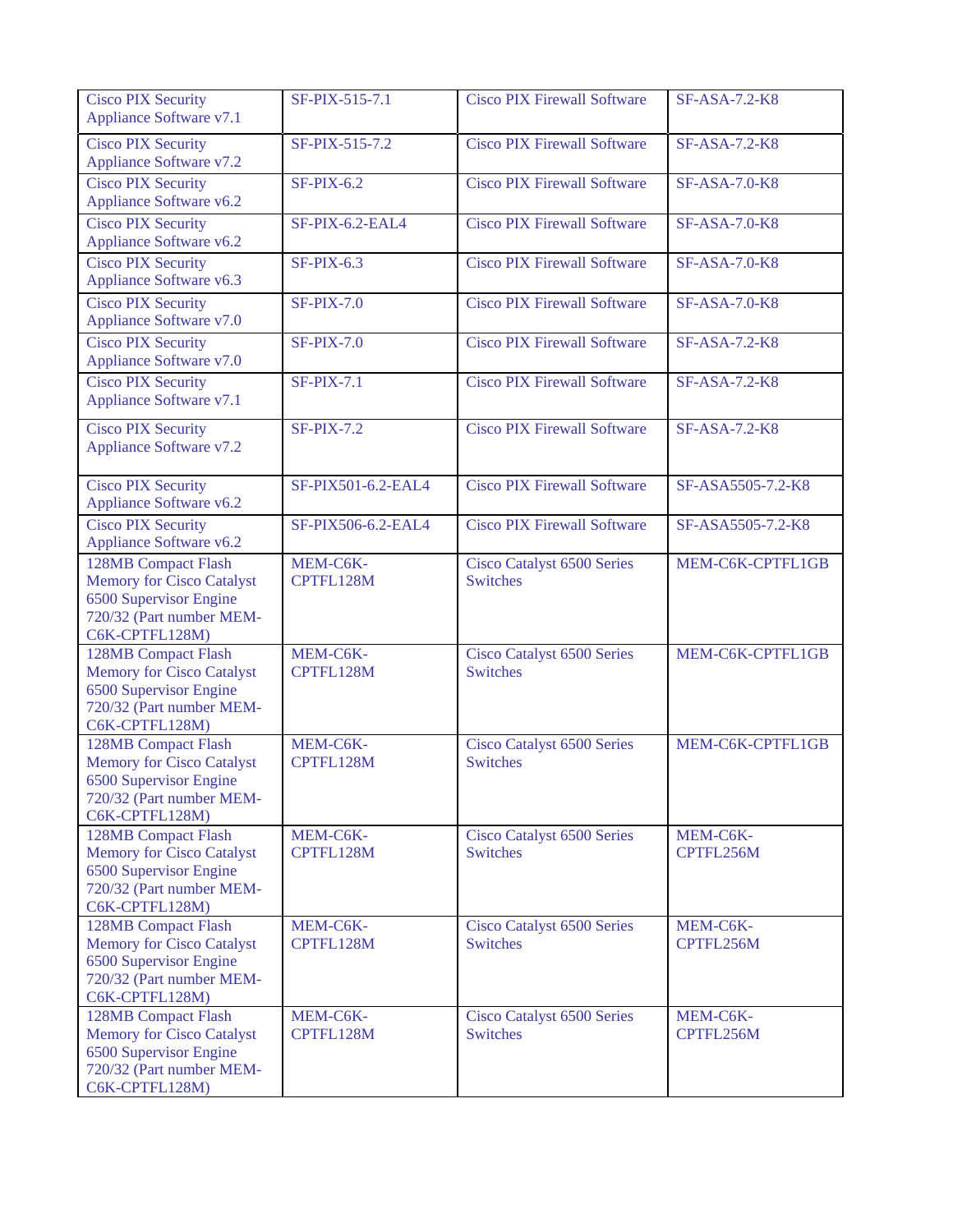| 128MB Compact Flash                   | MEM-C6K-     | Cisco Catalyst 6500 Series                           | MEM-C6K-     |
|---------------------------------------|--------------|------------------------------------------------------|--------------|
| <b>Memory for Cisco Catalyst</b>      | CPTFL128M    | <b>Switches</b>                                      | CPTFL512M    |
| 6500 Supervisor Engine                |              |                                                      |              |
| 720/32 (Part number MEM-              |              |                                                      |              |
| C6K-CPTFL128M)                        |              |                                                      |              |
| 128MB Compact Flash                   | MEM-C6K-     | Cisco Catalyst 6500 Series                           | MEM-C6K-     |
| <b>Memory for Cisco Catalyst</b>      | CPTFL128M    | <b>Switches</b>                                      | CPTFL512M    |
| 6500 Supervisor Engine                |              |                                                      |              |
| 720/32 (Part number MEM-              |              |                                                      |              |
| C6K-CPTFL128M)                        |              |                                                      |              |
| 128MB Compact Flash                   | MEM-C6K-     | <b>Cisco Catalyst 6500 Series</b>                    | MEM-C6K-     |
| <b>Memory for Cisco Catalyst</b>      | CPTFL128M    | <b>Switches</b>                                      | CPTFL512M    |
| 6500 Supervisor Engine                |              |                                                      |              |
| 720/32 (Part number MEM-              |              |                                                      |              |
| C6K-CPTFL128M)                        |              |                                                      |              |
| 128MB Compact Flash                   | MEM-C6K-     | <b>Cisco Catalyst 6500 Series</b>                    | MEM-C6K-     |
| <b>Memory for Cisco Catalyst</b>      | $CPTFL128M=$ | <b>Switches</b>                                      | CPTFL1GB=    |
| 6500 Supervisor Engine                |              |                                                      |              |
| 720/32 (Part number MEM-              |              |                                                      |              |
|                                       |              |                                                      |              |
| C6K-CPTFL128M)<br>128MB Compact Flash | MEM-C6K-     |                                                      | MEM-C6K-     |
|                                       |              | <b>Cisco Catalyst 6500 Series</b><br><b>Switches</b> |              |
| <b>Memory for Cisco Catalyst</b>      | CPTFL128M=   |                                                      | CPTFL1GB=    |
| 6500 Supervisor Engine                |              |                                                      |              |
| 720/32 (Part number MEM-              |              |                                                      |              |
| C6K-CPTFL128M)                        |              |                                                      |              |
| 128MB Compact Flash                   | MEM-C6K-     | Cisco Catalyst 6500 Series                           | MEM-C6K-     |
| <b>Memory for Cisco Catalyst</b>      | CPTFL128M=   | <b>Switches</b>                                      | CPTFL1GB=    |
| 6500 Supervisor Engine                |              |                                                      |              |
| 720/32 (Part number MEM-              |              |                                                      |              |
| C6K-CPTFL128M)                        |              |                                                      |              |
| 128MB Compact Flash                   | MEM-C6K-     | Cisco Catalyst 6500 Series                           | MEM-C6K-     |
| <b>Memory for Cisco Catalyst</b>      | CPTFL128M=   | <b>Switches</b>                                      | $CPTFL256M=$ |
| 6500 Supervisor Engine                |              |                                                      |              |
| 720/32 (Part number MEM-              |              |                                                      |              |
| C6K-CPTFL128M)                        |              |                                                      |              |
| 128MB Compact Flash                   | MEM-C6K-     | Cisco Catalyst 6500 Series                           | MEM-C6K-     |
| <b>Memory for Cisco Catalyst</b>      | CPTFL128M=   | <b>Switches</b>                                      | $CPTFL256M=$ |
| 6500 Supervisor Engine                |              |                                                      |              |
| 720/32 (Part number MEM-              |              |                                                      |              |
| C6K-CPTFL128M)                        |              |                                                      |              |
| 128MB Compact Flash                   | MEM-C6K-     | <b>Cisco Catalyst 6500 Series</b>                    | MEM-C6K-     |
| <b>Memory for Cisco Catalyst</b>      | $CPTFL128M=$ | <b>Switches</b>                                      | $CPTFL256M=$ |
| 6500 Supervisor Engine                |              |                                                      |              |
| 720/32 (Part number MEM-              |              |                                                      |              |
| C6K-CPTFL128M)                        |              |                                                      |              |
| 128MB Compact Flash                   | MEM-C6K-     | Cisco Catalyst 6500 Series                           | MEM-C6K-     |
| <b>Memory for Cisco Catalyst</b>      | $CPTFL128M=$ | <b>Switches</b>                                      | $CPTFL512M=$ |
| 6500 Supervisor Engine                |              |                                                      |              |
| 720/32 (Part number MEM-              |              |                                                      |              |
| C6K-CPTFL128M)                        |              |                                                      |              |
| 128MB Compact Flash                   | MEM-C6K-     | <b>Cisco Catalyst 6500 Series</b>                    | MEM-C6K-     |
| <b>Memory for Cisco Catalyst</b>      | $CPTFL128M=$ | <b>Switches</b>                                      | $CPTFL512M=$ |
| 6500 Supervisor Engine                |              |                                                      |              |
| 720/32 (Part number MEM-              |              |                                                      |              |
| C6K-CPTFL128M)                        |              |                                                      |              |